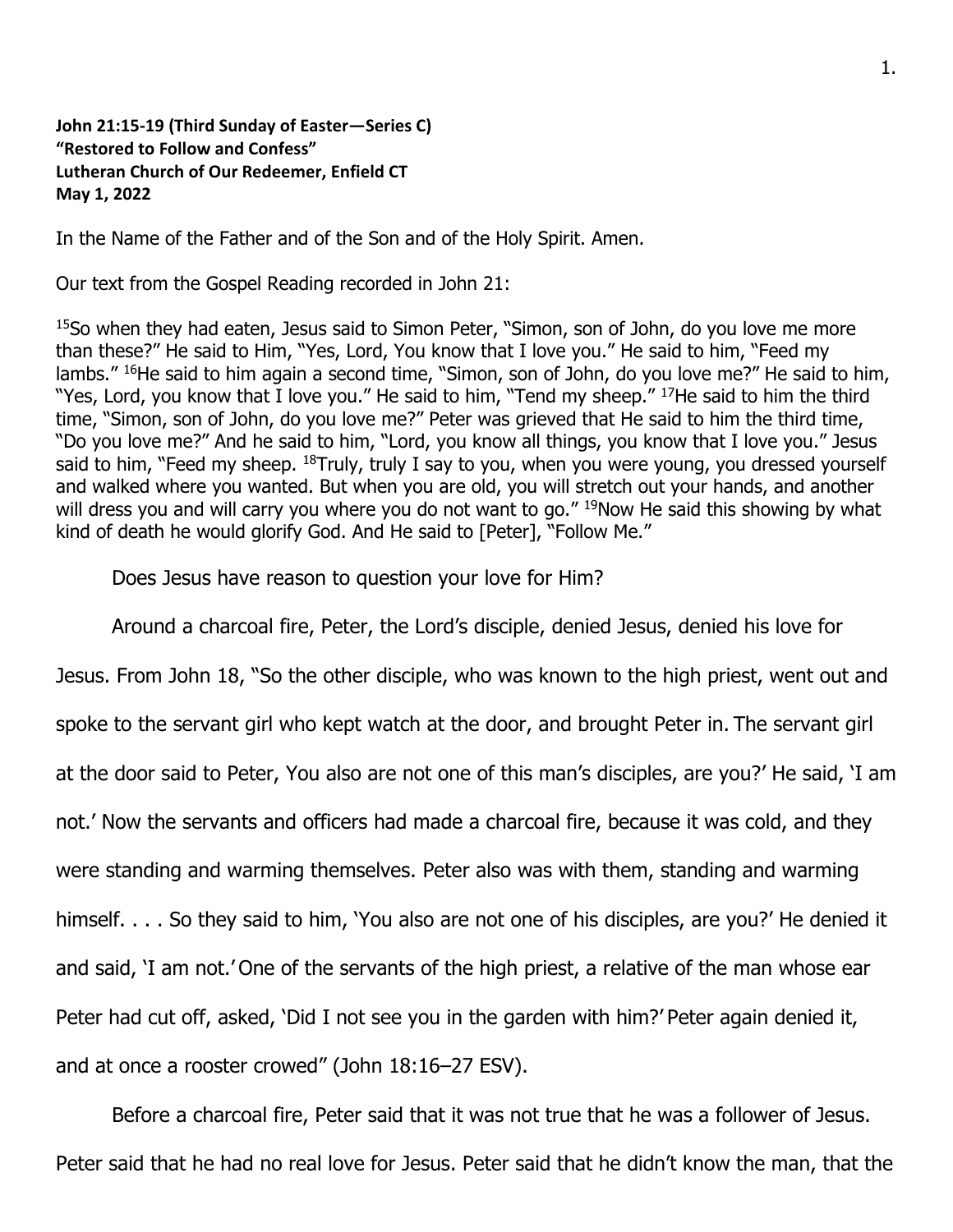person of Jesus was not his Lord and Master. And before a charcoal fire, the Crucified and Risen Jesus asked Peter three times, "Do you love Me?"

Three times—once for each denial—three times, "Do you love Me?" John records that the appearance of the Risen Christ on the shore of the Sea of Tiberias, which is the Sea of Galilee, was the third time Jesus had appeared to the disciples after He rose from the dead (John 21:14). The third time Jesus appeared alive—as if to prove beyond doubt the reality of His resurrection. Peter is questioned three times—as if to obtain proof beyond doubt of the reality of Peter's love for Christ, once denied, and now confessed, "Lord, you know all things, you know that I love you."

In a private walk along the beach with Jesus, Peter confessed his guilt. What gave him the faith to do that? While Peter was denying Jesus, Jesus was suffering for Peter. Jesus went to the cross to pay for Peter's sins, including his denial. It was that forgiveness which was bestowed upon Peter and the others in the Upper Room when the Risen Lord appeared, saying, "Peace be with you." This is the peace of sins forgiven, sins removed by the shedding of Jesus' blood, peace forever sealed because Jesus is risen from the dead. On the shore of Galilee, Jesus restored Peter and recommissioned Peter as His disciple, His apostle, to feed and tend the sheep and lambs of Jesus the Good Shepherd. As once commentator put it, "Peter reaffirms his love for the Lord, and is rehabilitated and recommissioned. The commission is a pastoral one. Now to the evangelist's hook [as a 'fisher of men'] there is added the pastor's crook [to feed and tend the flock of Christ]. Peter went ahead to fulfill his double commission 'by hook and by crook.'" Peter the fisher of people with the Good News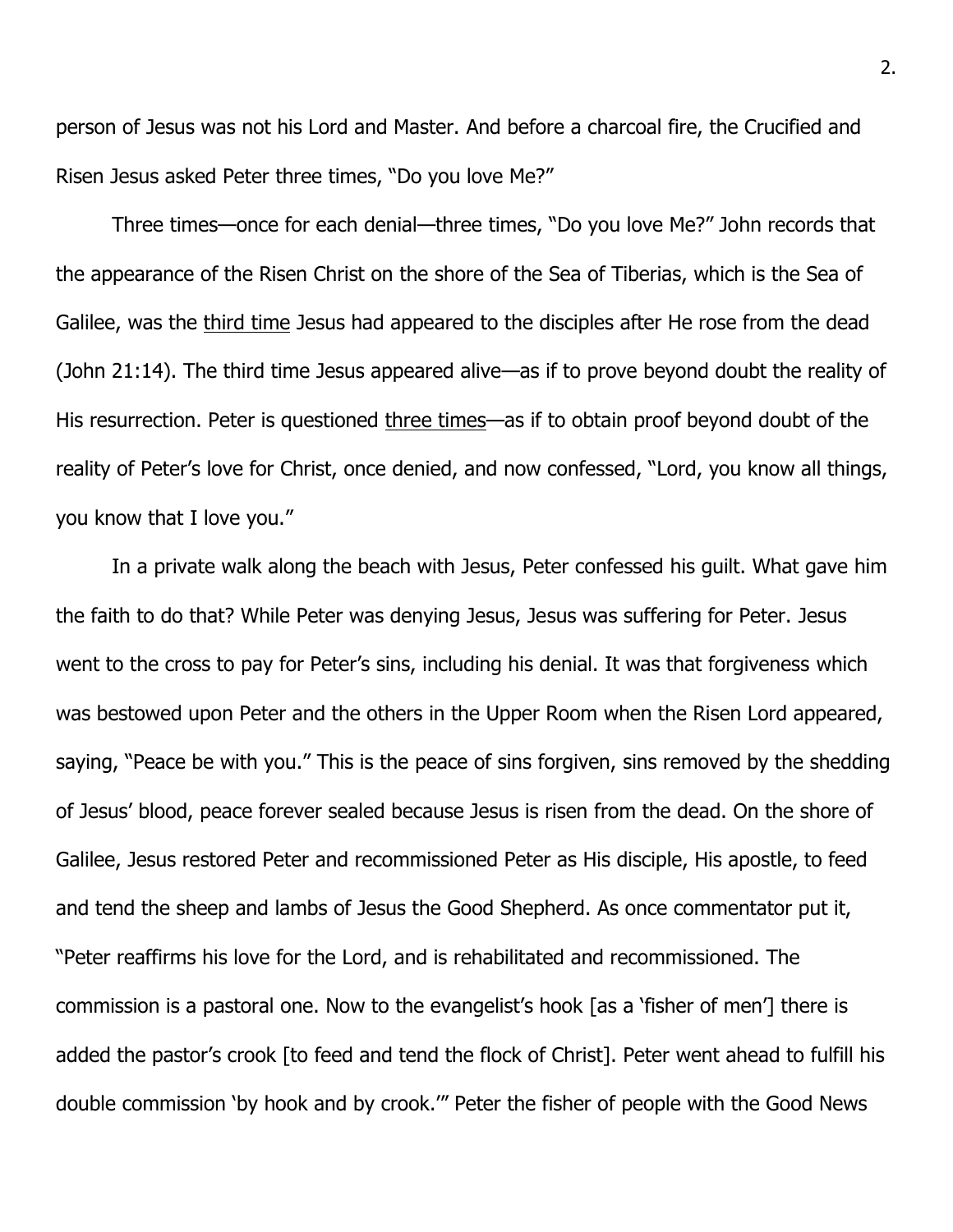and Peter the under-shepherd of the Good Shepherd, tending and feeding the flock of the Savior with the Word of Christ.

Does Jesus, then, have reason to question your love for Him as He did for Simon Peter? He does. We, like Peter, have also denied our Lord and Master and stand in need of Christ's forgiveness and restoration.

How do we as Christians sometimes deny our Lord? We might deny Christ—His person and saving work—by downplaying sin. Sin is every thought, word, desire, and action contrary to the Word of God as revealed to us in the Holy Scriptures. Sin isn't a regrettable lapse or an occasional stumble. We pretend that sin isn't a real problem when we say things like, "What I did is no big deal!" "It didn't really hurt anybody." "It's just this once. Besides, no one will ever know." In truth, sin stages a rebellion against God's rule. Sin storms the heavens. Sin lays claim to God's throne. Sin defies God's authority. And sin leads to death!

Sin, then, is serious business because God says it is serious business. God doesn't overlook sin. God doesn't say, "Hey, no big deal." That's not how it works! God is holy, righteous, sovereign, and perfect. God can't overlook sin. God must punish sin. And God the Father punished OUR sin through the saving work of His One-of-a-Kind Son in His sacrificial death and triumphant resurrection. Each time you and I downplay our sin and think it isn't significant, we are saying to God, "The gift of your Son on the cross wasn't really necessary. I don't really need a Savior because sin isn't really a problem in my life." That is a denial of the person and work of Jesus.

The Address in the Rite of Confirmation highlights another way that we deny our Lord Jesus Christ. The pastor says to those to be Confirmed in their baptismal faith, "You have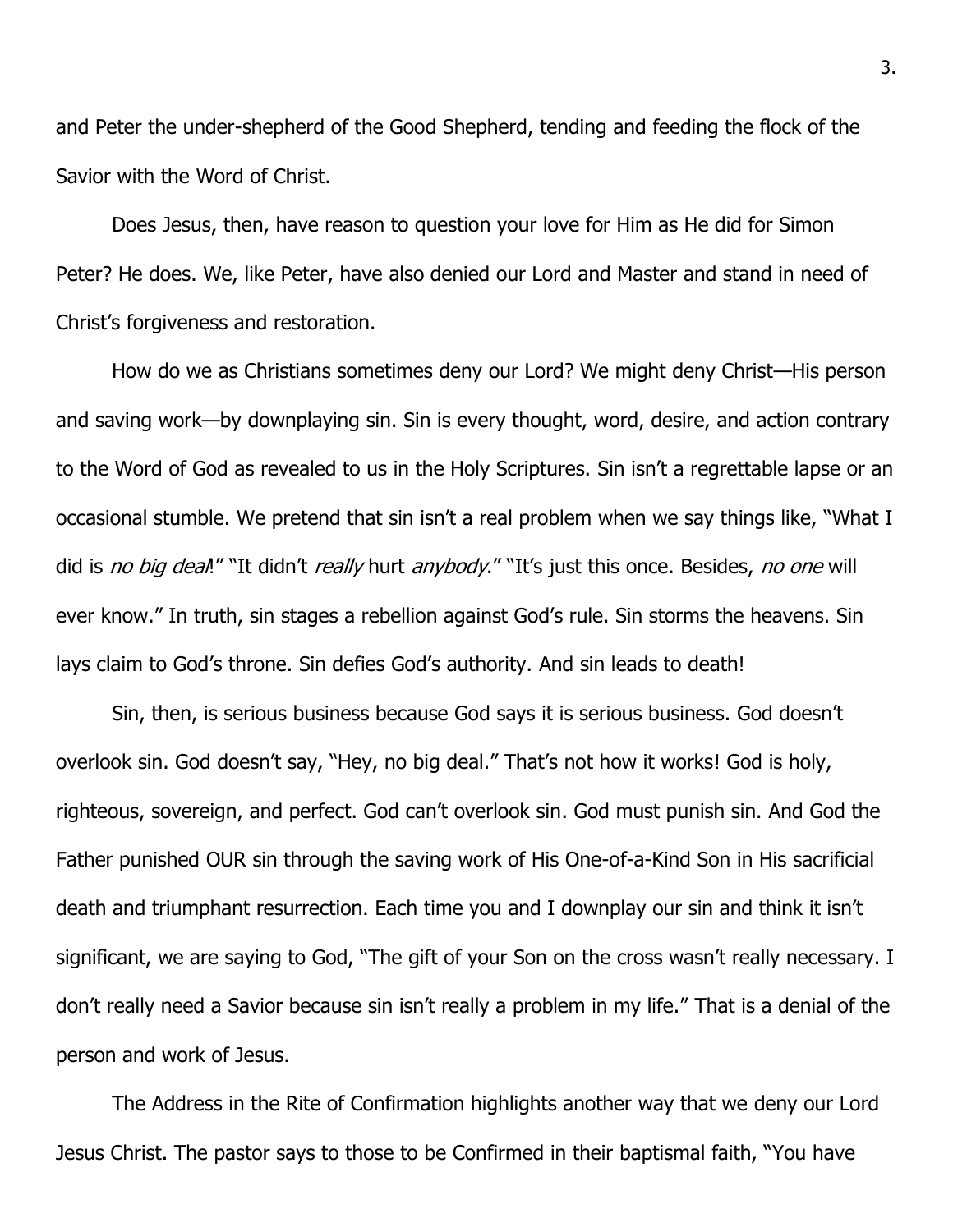been baptized and catechized in the Christian faith according to our Lord's bidding. Jesus said, 'Whoever confesses Me before men, I will also confess before My Father who is in heaven. But whoever denies Me before men, I will also deny before My Father who is in heaven.'" In our failure to confess Jesus Christ with our lips and with our actions, we deny that we belong to the Lord as His disciples. Paul writes in Romans 10:10, "For with the heart one believes and is justified, and with the mouth one confesses and is saved." Confession of the person and work of Jesus is the evidence of faith in the heart. When a person has faith in Christ, he or she cannot help but speak of the Savior—about His death on the cross as the full payment for the sins of the world, about His resurrection from the dead that means eternal life and resurrection for all who believe.

To deny Jesus—by downplaying sin and the need for a Savior, by not speaking the truth about who Jesus is and what He has done in love for the life of the world—betrays a lack of faith or a fear of people and not fear of God. And this eats away faith. Unless checked by repentance and renewed faith, this fear of what others may do and say can ultimately destroy saving faith. Jesus warns us, "Whoever denies me before men, I also will deny before my Father who is in heaven" (Matt. 10:33 ESV).

But Peter denied Christ! Yes, and in His love and mercy, Jesus forgave and restored and renewed Peter for the work of serving in His Kingdom. And the good news is that our Lord Jesus does the very same for us sinner-saints who also deny the Lord in our lives.

For us and for our salvation from sin and the punishment of death, Jesus was given over to the death of the cross. He shed His blood to pay for our sins of fearing people rather than showing fear, love, and trust in God alone. Christ died for every time we downplay sin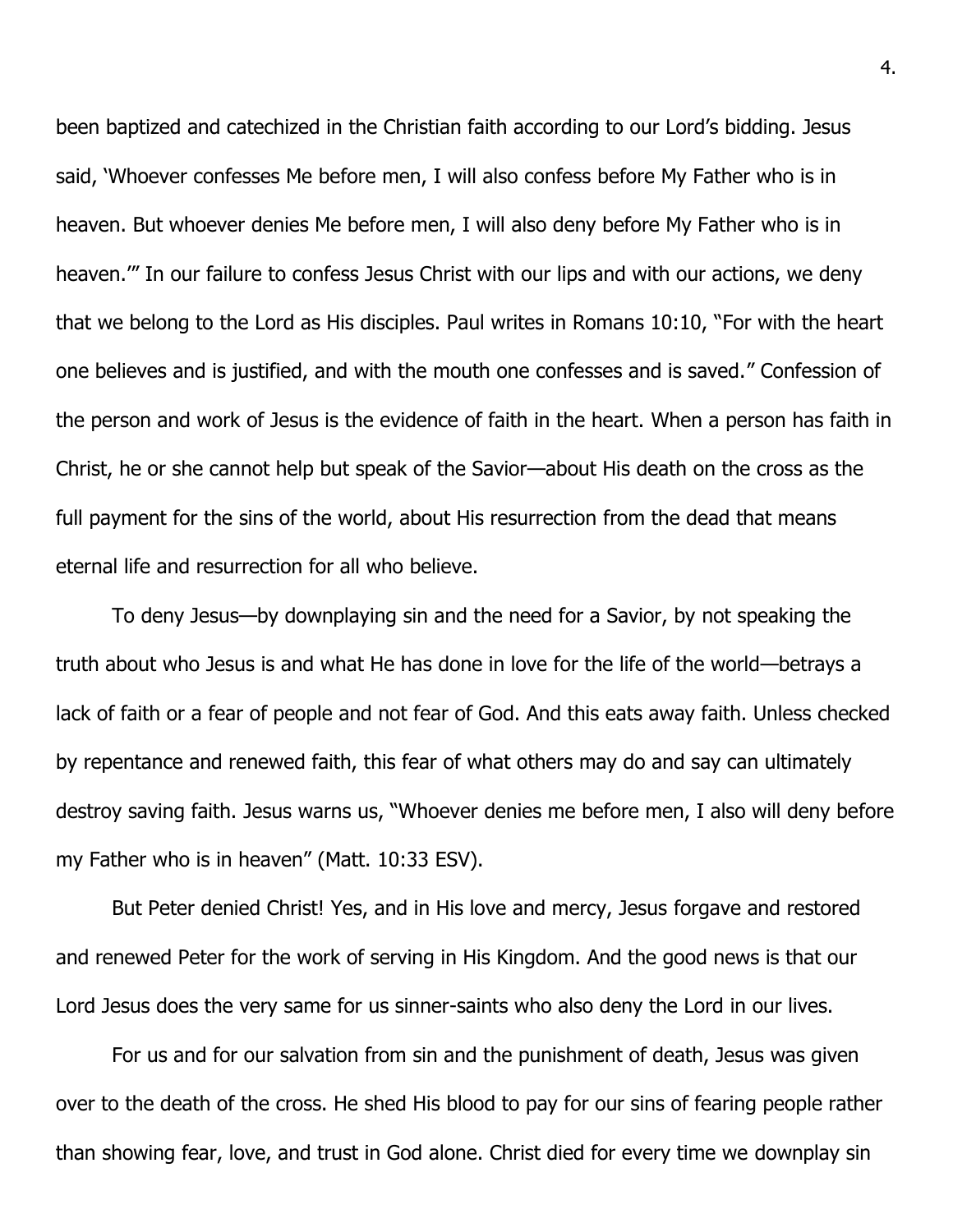and do not recognize our need for a Savior, who is Christ the Lord. The Lord Jesus also died for every denial of Him in our lives as we do not always give the good confession of Jesus, the Son of God, our Lord, in the presence of others. Because Jesus died for you and rose for you, you can be absolutely sure of His never-ending grace, love, and mercy for you in the forgiveness of sins and in the restoration to be His disciple each and every time you fail.

Jesus always restores us once again after we fail Him time and time and time again. The Absolution we hear every Sunday morning really works again and again and again. "As a called and ordained servant of Christ, and by His authority, I forgive you all your sins in the name of the Father and of the Son and of the Holy Spirit." The Supper we receive reinstates us over and over again. "Take, eat; this is My Body. Take, drink; this is My Blood. Given and shed for you for the forgiveness of all your sins." Jesus welcomes us again today through His Word and by the power and grace of the Holy Spirit to follow Him and tend His sheep as we confess Him as Savior and Lord with our words and deeds, giving the Gospel News of Jesus to others throughout the week.

Our Risen Lord Christ calls broken disciples to come to Him again and again and be filled with His Word and Sacrament so that they might go out into the world to bring His Word to others. By the power of the Holy Spirit, we confess our sins. We have lived as if God did not matter and as if we mattered most. We have not let His love have its way with us, and so our love for others has failed. We have denied Christ. And the Lord Jesus has had mercy and forgives on us. He restores and sends us back out into the world to serve Him and our neighbors in love according to our vocations and callings in this life. In the confidence of our Baptismal faith, we can say with the hymnwriter: